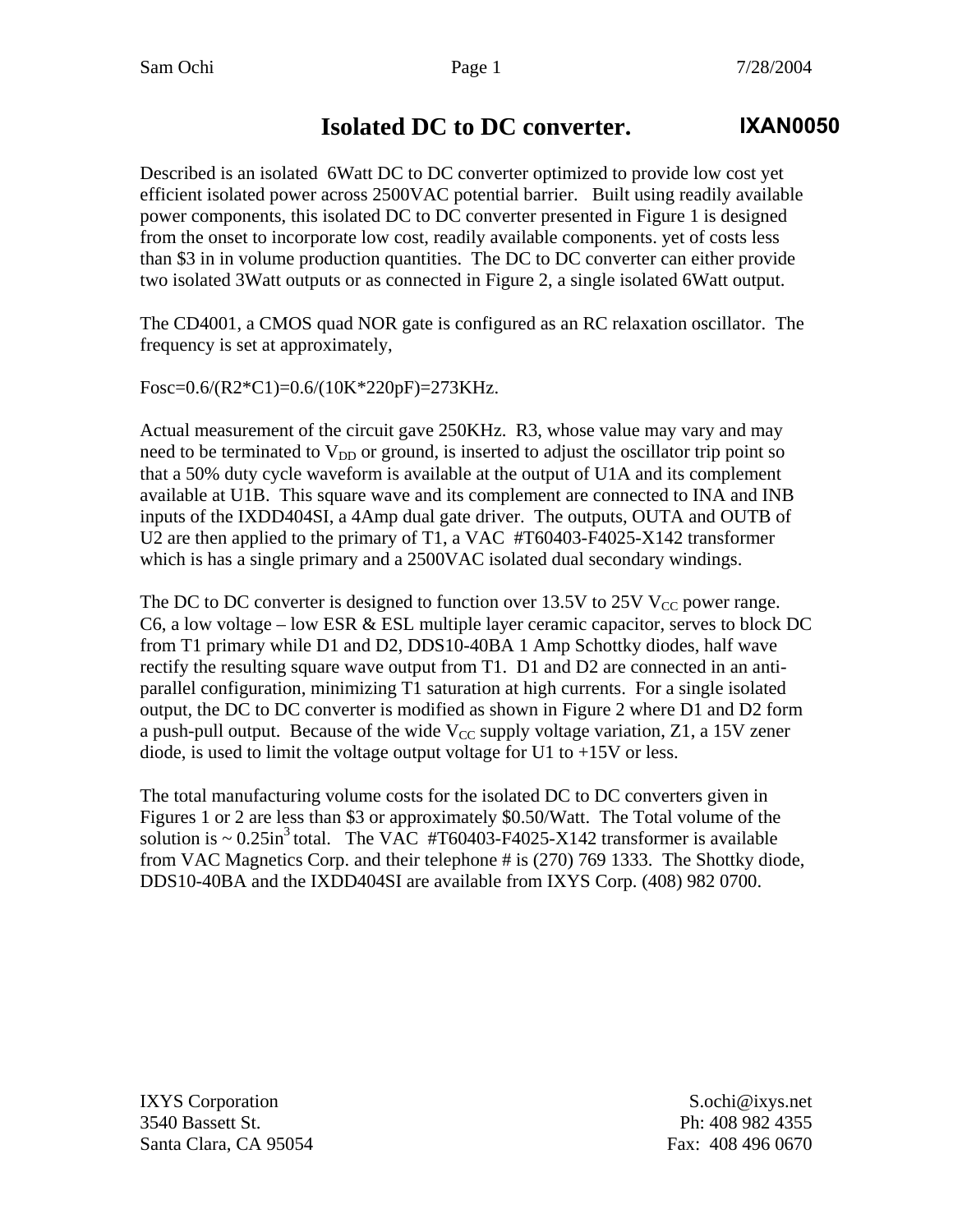



**Figure 2. Single Isolated 6W DC to DC Converter** 

IXYS Corporation S.ochi@ixys.net 3540 Bassett St. Ph: 408 982 4355 Santa Clara, CA 95054 Fax: 408 496 0670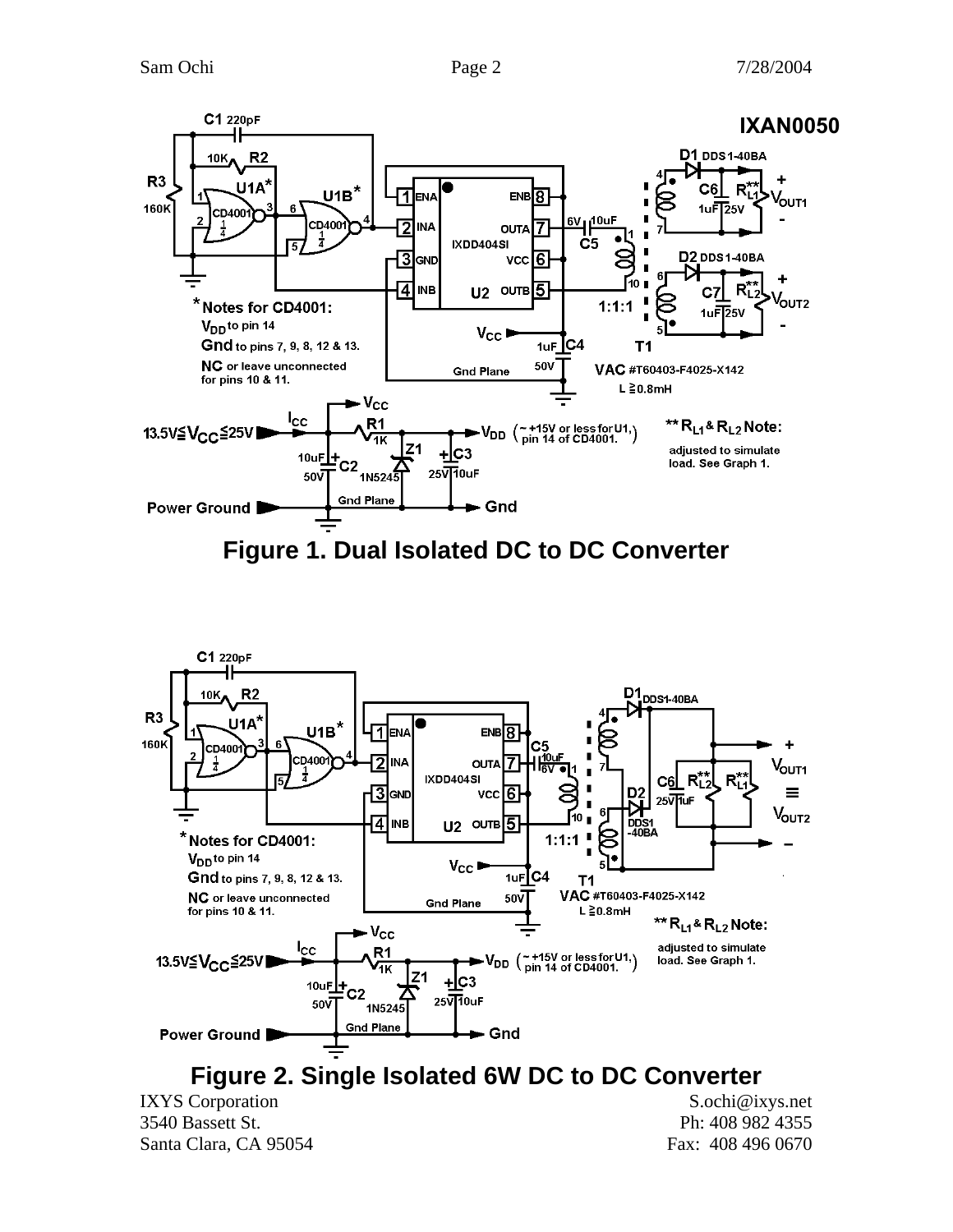## **IXAN0050**

Graph 1 shows  $V_{\text{OUT1}}$  and  $V_{\text{OUT2}}$  both loaded equally with  $R_{L1}=R_{L2}$ . Graph 2 plots DC to DC converter efficiency for various power outputs and  $V_{CC}$  voltages. Graph 2 shows over 80% efficiency for total  $V_{\text{OUT1}}$  and  $V_{\text{OUT2}}$  power levels at 6Watts or 200mA for V<sub>OUT1</sub> and V<sub>OUT2</sub> set at 15V.



Graph 1:  $V_{\text{OUT1,2}}$  as a Function of V<sub>CC</sub> and R<sub>L1,2</sub> Loading

Graph2 shows the total power output efficiency,  $(P_{\text{OUT}}/P_{\text{IN}})^*100\%$  where:

IXYS Corporation S.ochi@ixys.net 3540 Bassett St. Ph: 408 982 4355 Santa Clara, CA 95054 Fax: 408 496 0670